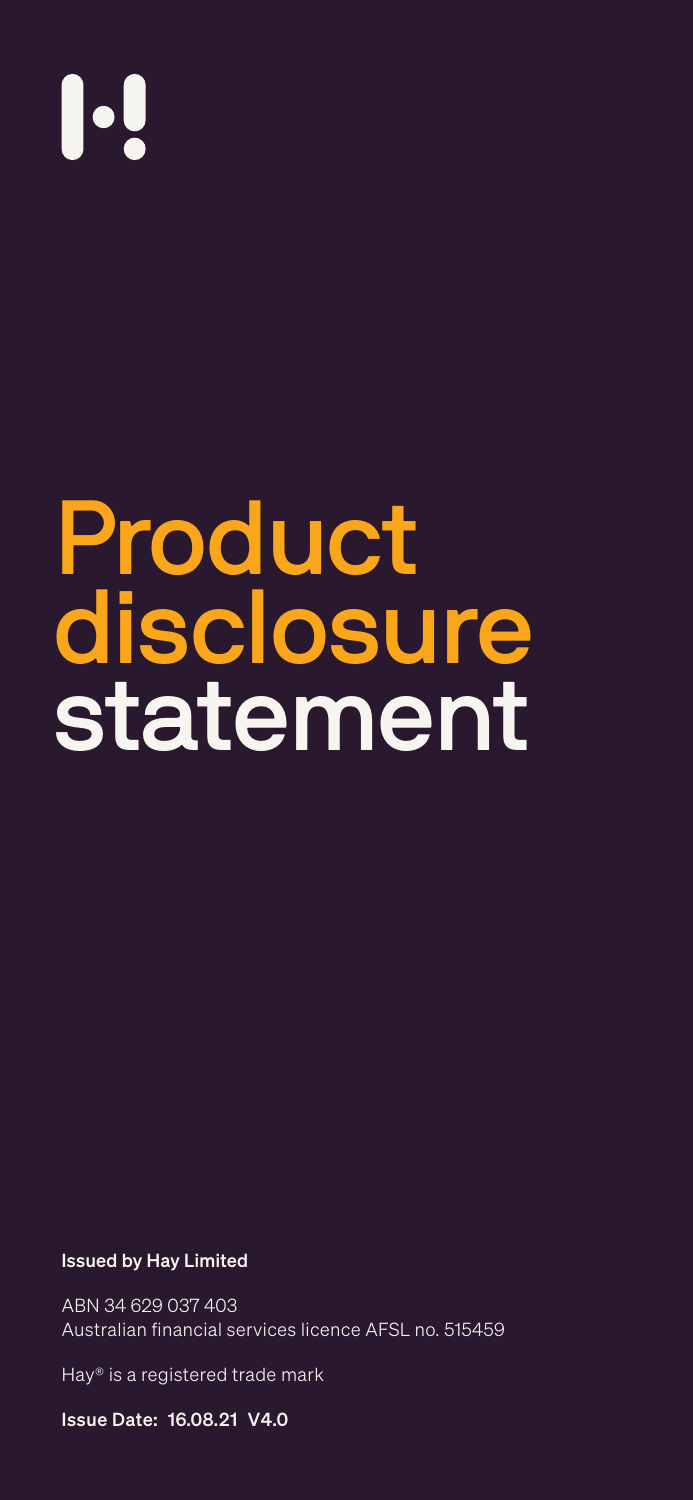<span id="page-1-0"></span>

# **[About](#page-2-0)**

- 02 [Important information](#page-2-0)
- 03 [About the Hay Card and](#page-4-0) [Hay Account](#page-4-0)
- 04 [Significant Benefits of the](#page-5-0) [Hay Card and Hay Account](#page-5-0)
- 05 [Significant Risks of the](#page-6-0) [Hay Card and Hay Account](#page-6-0)
- 06 [Fees](#page-9-0)
- [Limits](#page-10-0)

# 08 [Cooling off rights](#page-10-0) 09 [Legal terms and conditions](#page-11-0) 10 [Applicable laws](#page-12-0) 11 [Dispute Resolution](#page-13-0)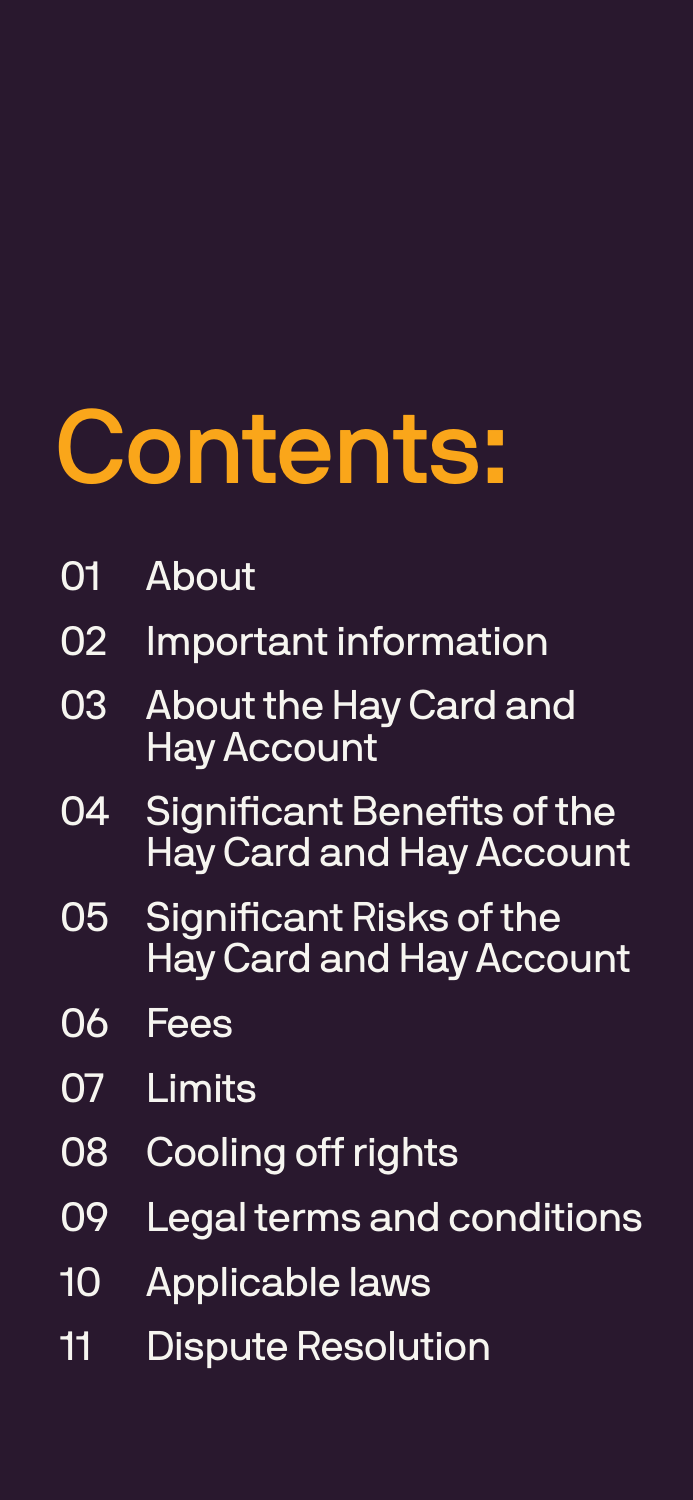## <span id="page-2-0"></span>**About**

This Product Disclosure Statement covers the Hay family. This includes Hay Group Limited and our group companies ("Hay", "us", "we" or "our").

Hay is the issuer of a reloadable Visa prepaid or debit card whereby users can load value onto the card to make payments wherever Visa prepaid and debit cards are accepted (Hay Card).

The Hay Card is linked to a digital account (which is

not a bank account) which can be accessed via the Hay App (Hay Account).

As an Australian Financial Services Licence holder, Hay is required to hold client monies with approved Authorised Deposit-taking Institution.

Hay client monies are held with National Australia Bank Limited and Cuscal Limited for Direct Entry, NPP and BPAY settlement. Heritage Bank Limited hold client monies for Visa International Settlement purposes.

It is important for you to know that Hay is not a bank and our prepaid and debit cards are not protected under the financial claims scheme.

### Important information

This PDS has been prepared by Hay. Hay is the issuer of the Hay Card.

This PDS contains important information about the Hay Card and the Hay Account and their associated benefits, risks and fees.

You should read this document carefully because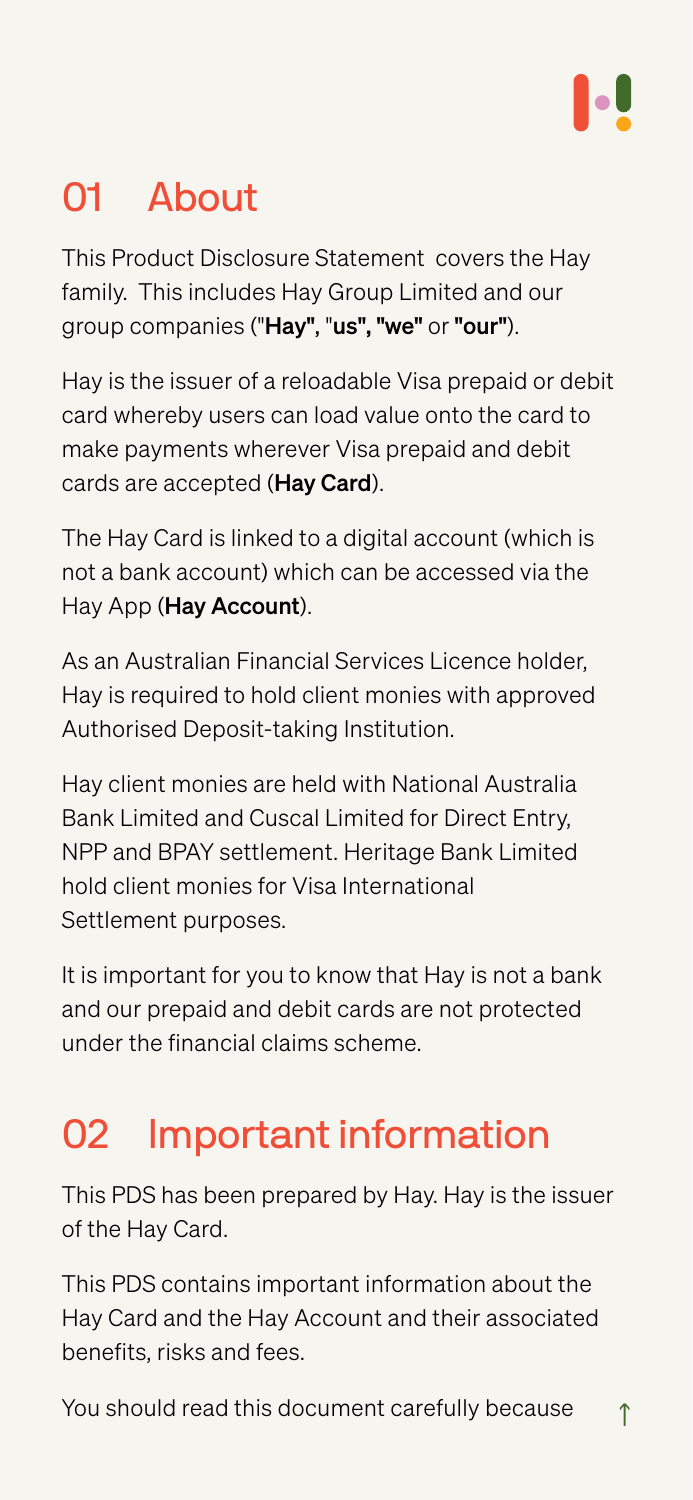it is designed to assist you in deciding whether the Hay Card and Hay Account are appropriate for you.

The information contained in this PDS does not take into account your individual objectives, financial situation or needs. Nothing is intended to constitute investment, legal, tax, accounting or other professional advice and you should seek professional advice on whether the Hay Card and Hay Account are appropriate for your particular circumstances.

The PDS has been lodged with the Australian Securities

and Investments Commission (ASIC). ASIC takes no responsibility for the contents of the PDS.

The PDS may only be used by people who receive it in Australia. The information in this PDS does not constitute an offer in any country other than Australia. The distribution of this PDS in countries outside Australia is limited and may be restricted by law. People who come into possession of this PDS who are not in Australia should seek advice on any such restrictions that apply.

The information in this PDS is subject to change and is up to date at the date of this PDS. Where new information is materially adverse, we will issue a new PDS or supplementary PDS. However, where the information is not materially adverse, we will not issue

a new PDS or supplementary PDS but you will be able to find the updated information on our website at [hellohay.co/pds](https://hellohay.co/pds).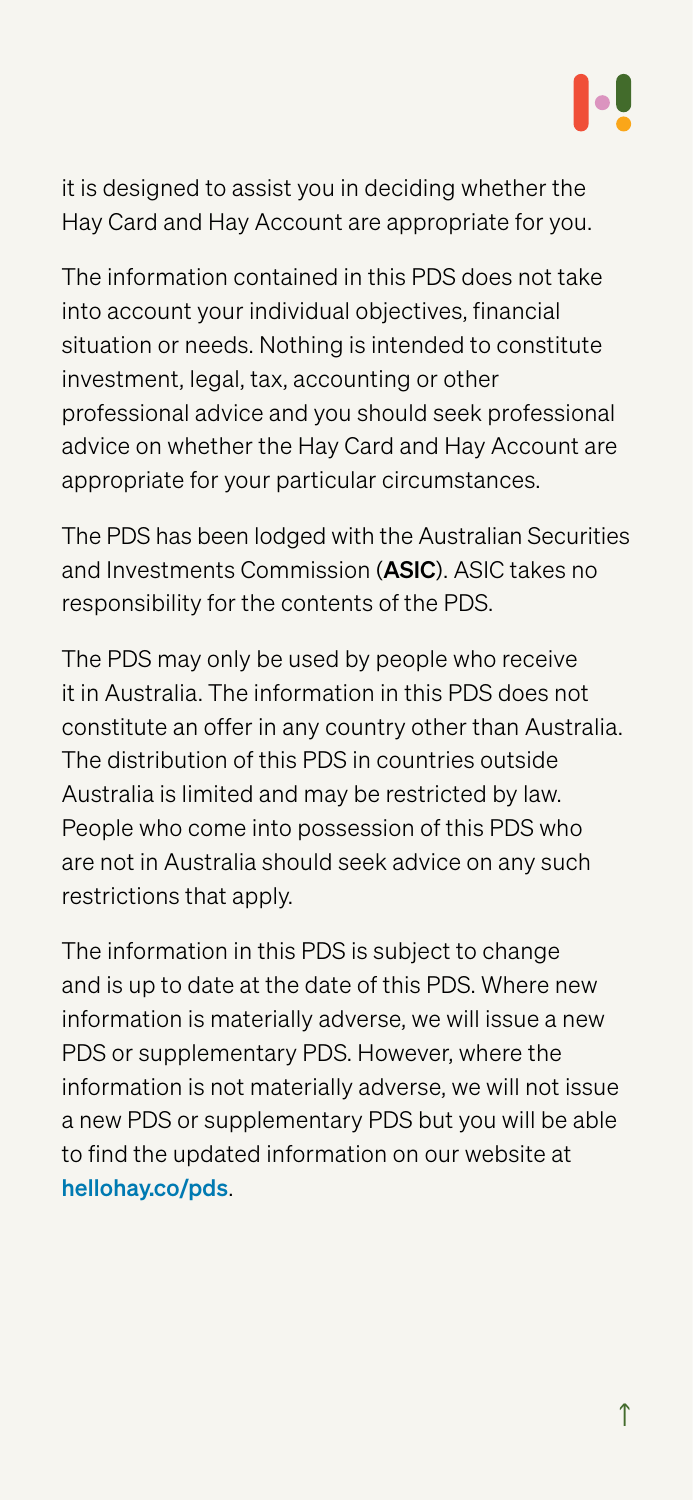### <span id="page-4-0"></span>03 About the Hay Card and Hay Account

- The Hay Card and Hay Account are financial products that are regulated by the Corporations Act 2001 (Cth).
- You can obtain a Hay Account and Hay Card via the Hay App.
- You can load (and reload) value to the Hay

Account/Hay Card by transfer from an account held with another financial institution.

- The Hay Card is linked to your Hay Account.
- Once you have loaded value to your Hay Card, you can use it anywhere in the world (where Visa prepaid and debit cards are accepted) to access your Available Balance and make payments.
- You can use the Hay Card to withdraw cash at ATMs (subject to daily limits).
- Your Hay Account is linked to your Hay Card. You can make Pay Anyone transactions from your Hay Account via the Hay App.
- You can only access the value you have loaded to your Hay Card. The Hay Card is not a credit card.
- Your Hay Account is not a bank account and no interest will be payable.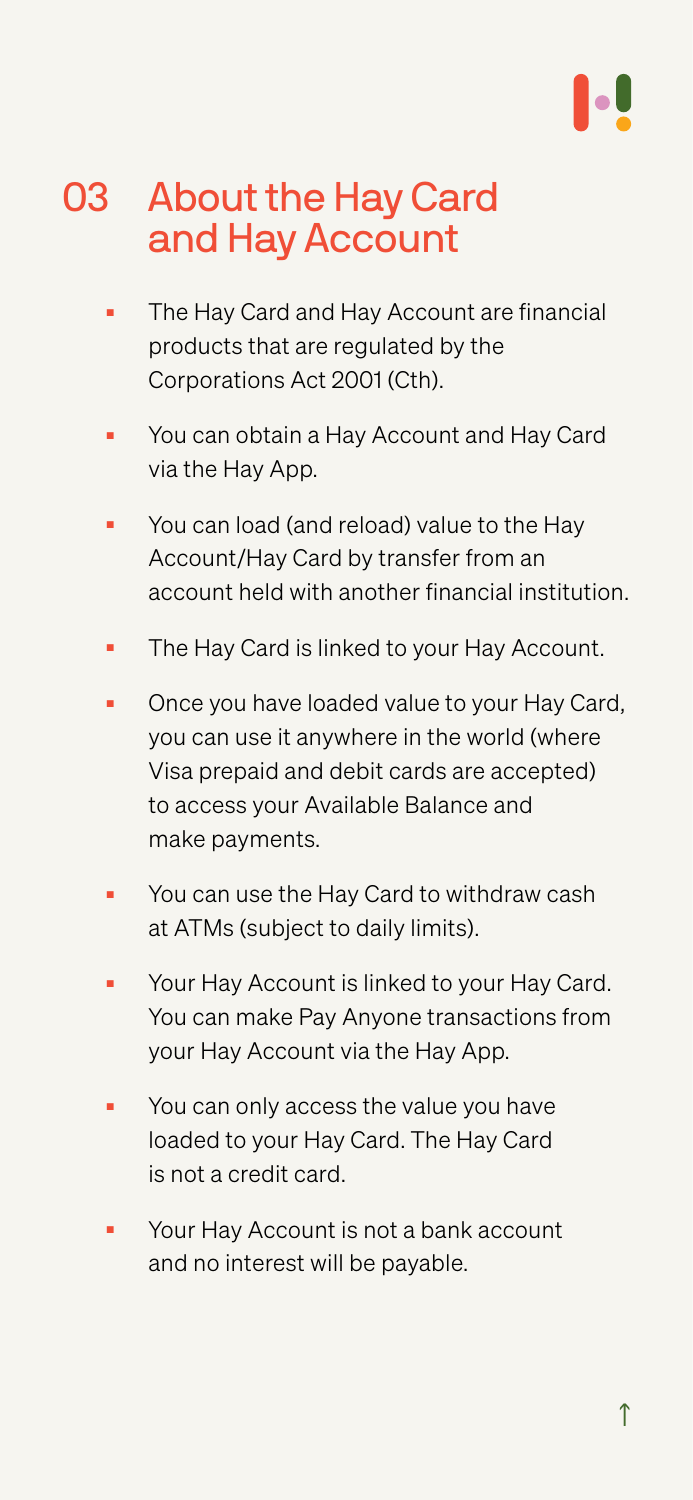### <span id="page-5-0"></span>04 Significant Benefits of the Hay Card and Hay Account

The significant benefits of the Hay Card are:

- it reduces the need to carry cash and is a convenient way to make payments at merchants who accept Visa prepaid and debit Hay Cards;
- it is reloadable, you can add extra funds to it as many times as you like (subject to daily limits);
- you can only access the value that you have loaded which helps you control spending;
- the Hay Card can be used on the internet or telephone to make payments;
- the Hay Card can be used to withdraw cash at ATMs (subject to daily limits);
- no Hay currency conversion fees apply (although other financial institutions involved in the conversion may do so);
- Hay does not charge a fee for using an

- ATM operator fees may apply.
- if your Hay Card is lost or stolen you can immediately freeze the Hay Card through the Hay App; and

ATM while overseas where you withdraw up to \$500 in a calendar month. Where you withdraw more than \$500 in a month, a fee of 1.5% of the withdrawal amount (in excess of the \$500) applies.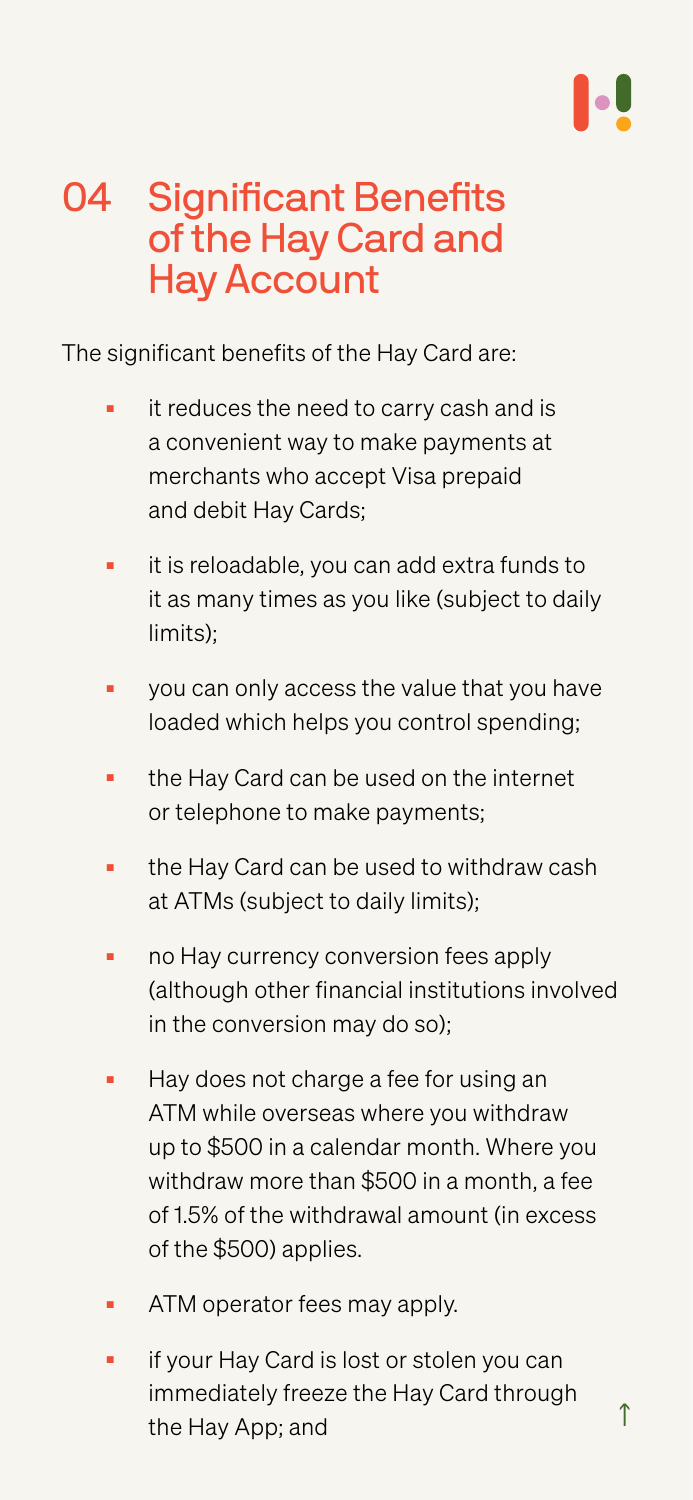<span id="page-6-0"></span>■ you can cancel the Hay Card within the Hay app.

Significant benefits of the Hay Account are:

- you can see detailed information about merchants you purchase goods from;
- you can make payments from and receive payments to your Hay Account instantly in the same way you do a bank account (even though the Hay Account is not a bank
	- account);
- you can easily search all transactions via amount, date, merchant name and location;
- you can track monthly spending via categories and merchants;
- you can track travel spending per country or trip automatically with travel mode;
- you can easily see foreign exchange values of your held funds in \$AUD to local international currency;
- you receive the Visa exchange rate at the interbank rate at the time of settlement (no margin, spread or fees charged by Hay).

[↑](#page-1-0) ■ unauthorised transactions can happen if your Hay Card is lost or stolen, if your PIN

### 05 Significant Risks of the Hay Card and Hay Account

The significant risks of the Hay Card and Hay Account are: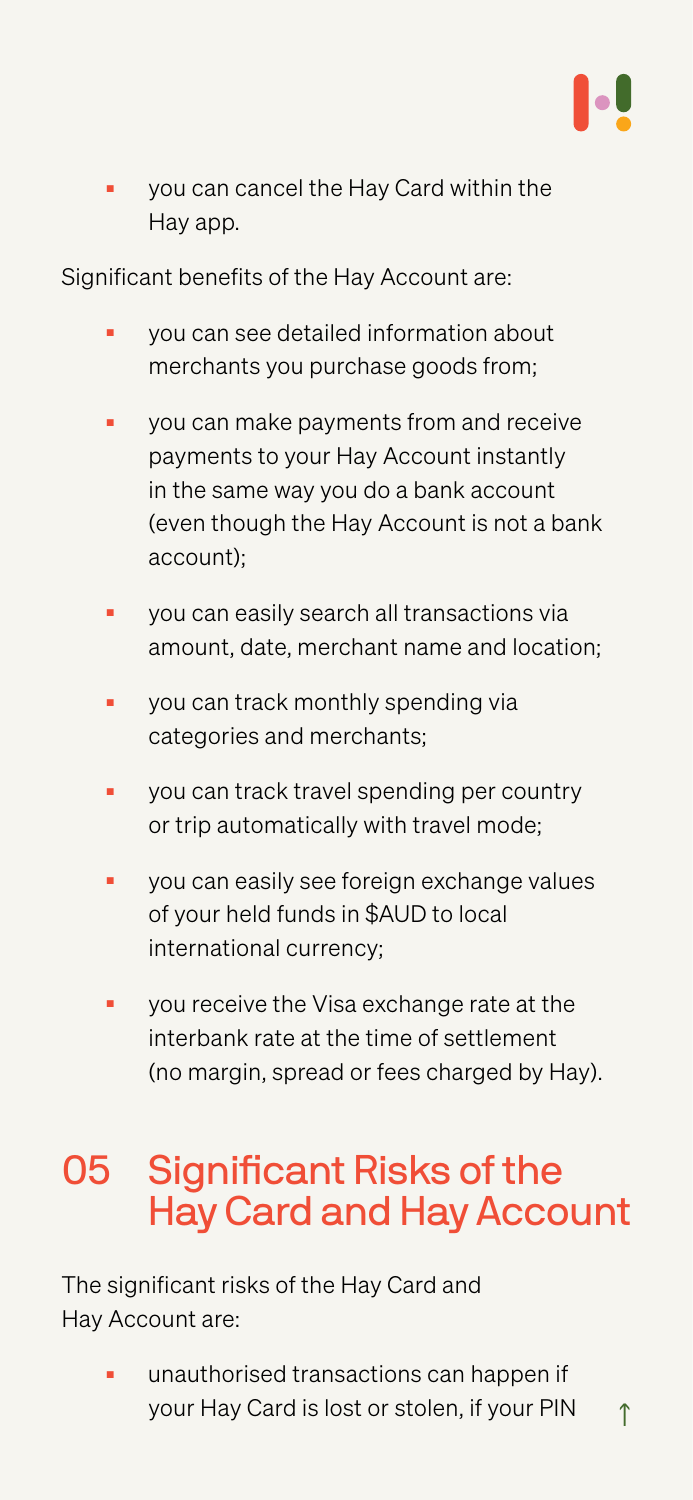is revealed to an unauthorised person, as a result of fraud, or if you breach the terms and conditions of the Hay Card / Hay Account outlined in this PDS or the terms and conditions;

- you might not be able to get your money back if unauthorised transactions or mistaken transactions occur. The more you load to your Hay Account the more you could lose due to an unauthorised transaction;
- due to equipment errors, malfunctions or equipment being used incorrectly, the same transaction may be processed more than once or transactions may not be processed at all;
- merchants and ATM operators (domestic and international) may charge fees for using the Hay Card at their facilities and these fees may increase;
- if the network enabling the use of a Hay Card or Hay Account is unavailable, you may not be able to perform transactions or get information using the Hay Card;
- merchants may, at their discretion, refuse to accept the Hay Card as a method of payment.

you will not earn interest on any available balance that is stored on your Hay Card/ Hay Account;

You should always check with the merchant that it will accept the Hay Card before purchasing any goods or services;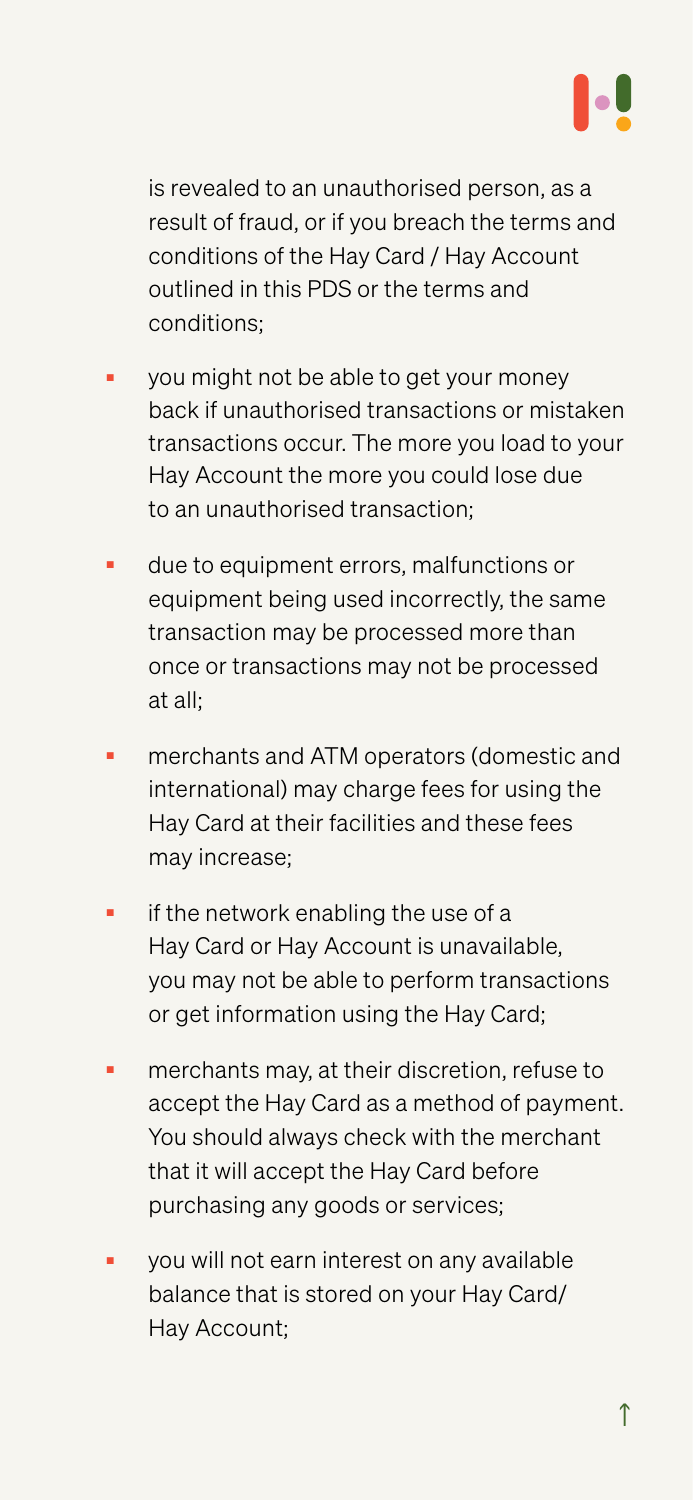- the Financial Claims Scheme (see [fcs.gov.au](https://www.apra.gov.au/financial-claims-scheme-0)) does not apply in relation to your Hay Card or your available balance. If Hay fails, any available balance held on your Hay Card will not be protected by the FCS, and you may lose all or part of your available balance. The risks associated with the Hay Card may therefore be increased when you load large amounts of money onto the Hay Card; and
- as Hay has not taken into account your individual circumstances or needs and you

should get your own independent tax advice on the impact that the Hay Card or Hay Account may have on your personal tax liability.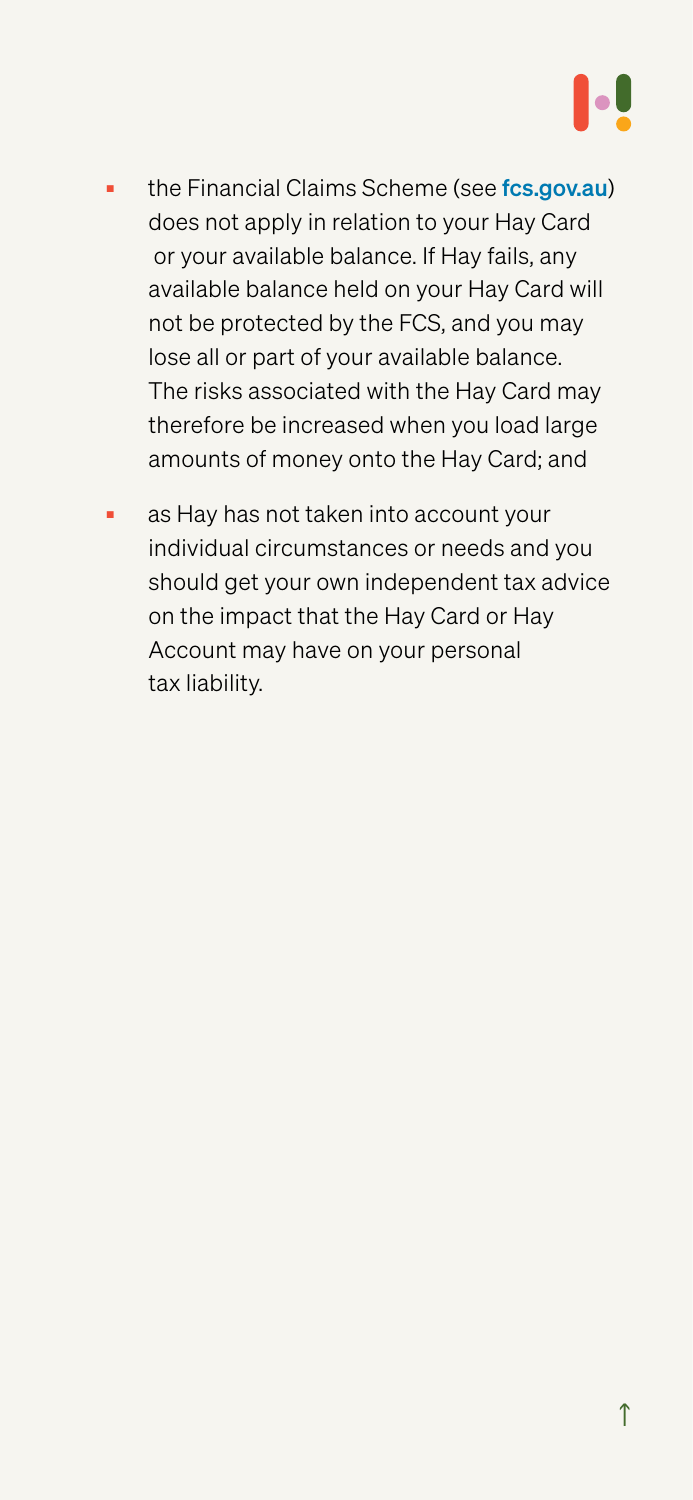## <span id="page-9-0"></span>06 Fees

The fees that apply for the issue and use of the Hay Card are as follows:

### Transaction Fees

Card payments  $\mathbf{\Phi}$ 

| Account opening | \$0 |
|-----------------|-----|
| Account keeping | \$0 |
| Overdrawn       | \$0 |

| Card naymonts                   |                                                                                           |
|---------------------------------|-------------------------------------------------------------------------------------------|
| <b>Transaction disputes</b>     |                                                                                           |
| <b>Card replacement</b>         | <b>SO</b>                                                                                 |
| International transaction       | $O\%$                                                                                     |
| Domestic Transaction            | <b>SO</b>                                                                                 |
| International ATM<br>withdrawal | \$500 per month fee-free<br>limit. 1.5% above limit                                       |
| Domestic ATM<br>withdrawal      | \$0 - Hay does not charge<br>any ATM fees. A fee may<br>be charged by the ATM<br>operator |
| Direct Debit Dishonour          | <b>SO</b>                                                                                 |

Non-card payments and transfers

### up to \$20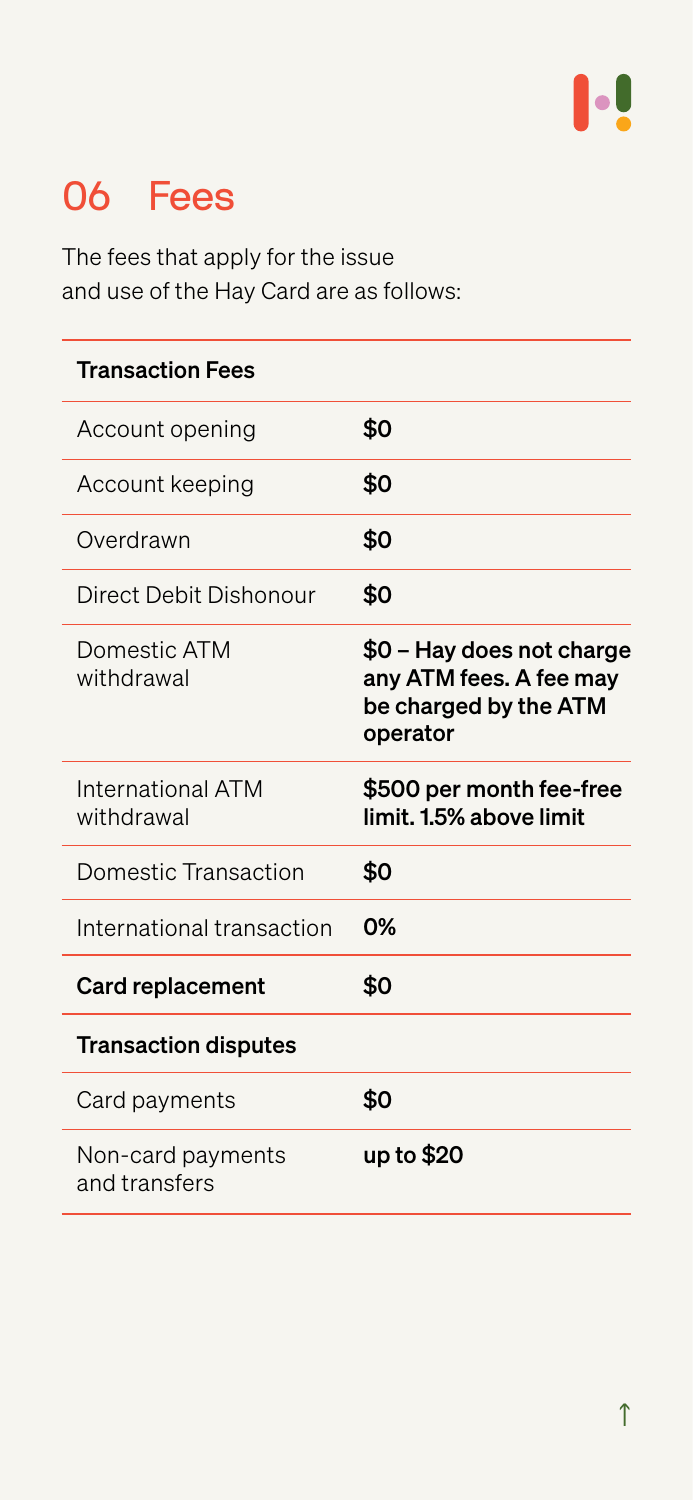## <span id="page-10-0"></span>07 Limits

There are default limits that apply to the Hay Card and Hay Account for:

At any time, we can adjust the limits to protect your interests or ours.

You can find the actual limits that apply to your Hay Card and Hay Account within the Hay App.

We will let you know via the Hay App if your limits

are adjusted. Please check the Limits section in the Hay App so you know what limits apply to your use of the Hay Card.

# 08 Cooling off rights

There are no cooling-off rights attached to the Hay Card or Hay Account. However, you may cancel the Hay Card or close your Hay Account at any time.

### Pay someone

| <b>Account limits</b> |                  |
|-----------------------|------------------|
| Max balance           | \$15,000         |
| Max top up            | \$10,000 per day |

| <b>Bank transfers</b>        | \$5,000 per day                  |
|------------------------------|----------------------------------|
| ATM cash out                 | \$1,000 per day                  |
| <b>Hay Card transactions</b> | <b>Available account balance</b> |
| Max value of a single        | \$10,000                         |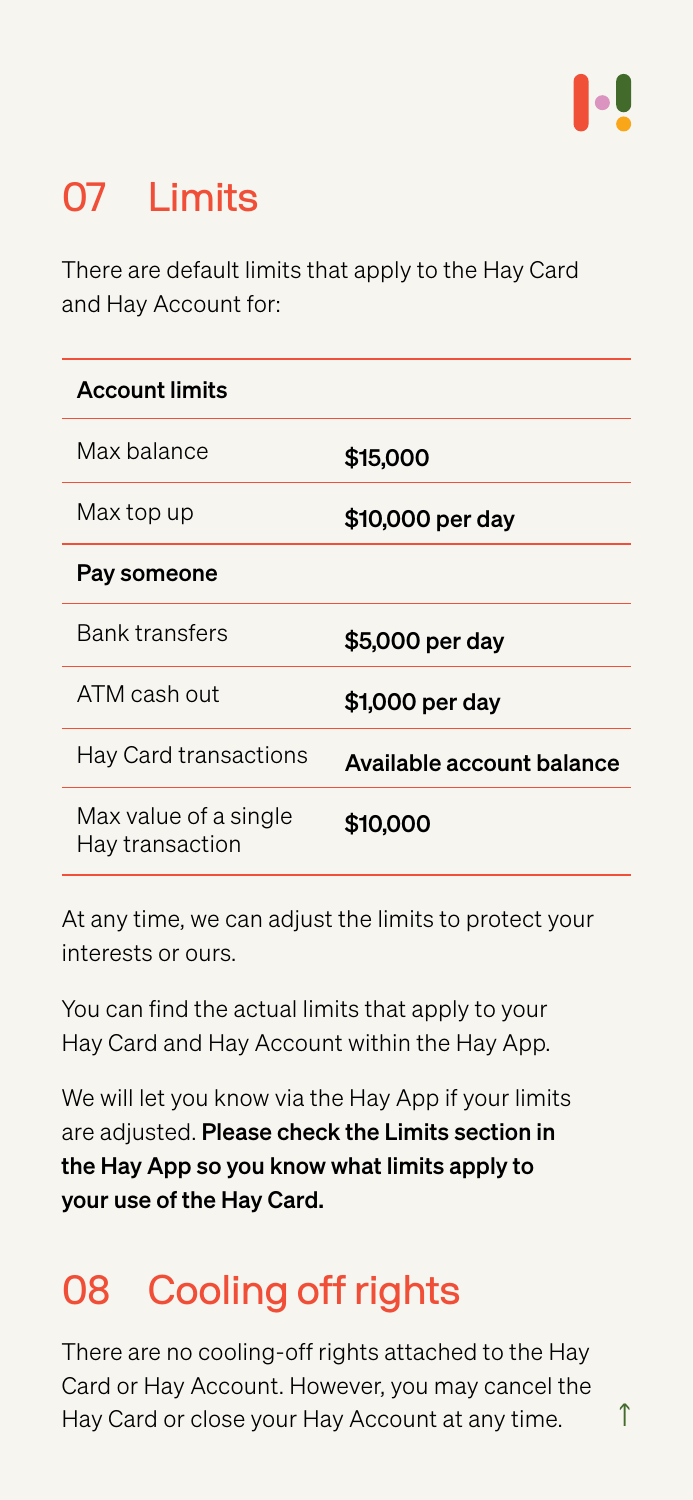## <span id="page-11-0"></span>Legal terms and conditions

The terms and conditions for use of the Hay Card and Hay Account are set out in the Terms, which can be accessed at [hellohay.co/terms](http://hellohay.co/terms/). You should read and understand these terms before acquiring the Hay Card/Hay Account as they primarily govern the legal relationship between you and us. You can download an electronic copy of the Terms via the Hay website.

### The Terms cover:

- how to use your Hay Card and Hay Account and restrictions of use;
- security requirements and what to do where you lose your Hay Card or your Hay Account is compromised;
- what will happen where you make a mistaken payment or an unauthorised transaction occurs;
- limits on what Hay is responsible for;
- suspension and termination of your Hay Card or Hay Account; and
- changes to the terms and conditions.

The above dot points are a very high level summary of what is covered in the Terms and not a substitution for the Terms. We strongly encourage you to read and understand the Terms and the Privacy Policy before obtaining the Hay Card / Hay Account.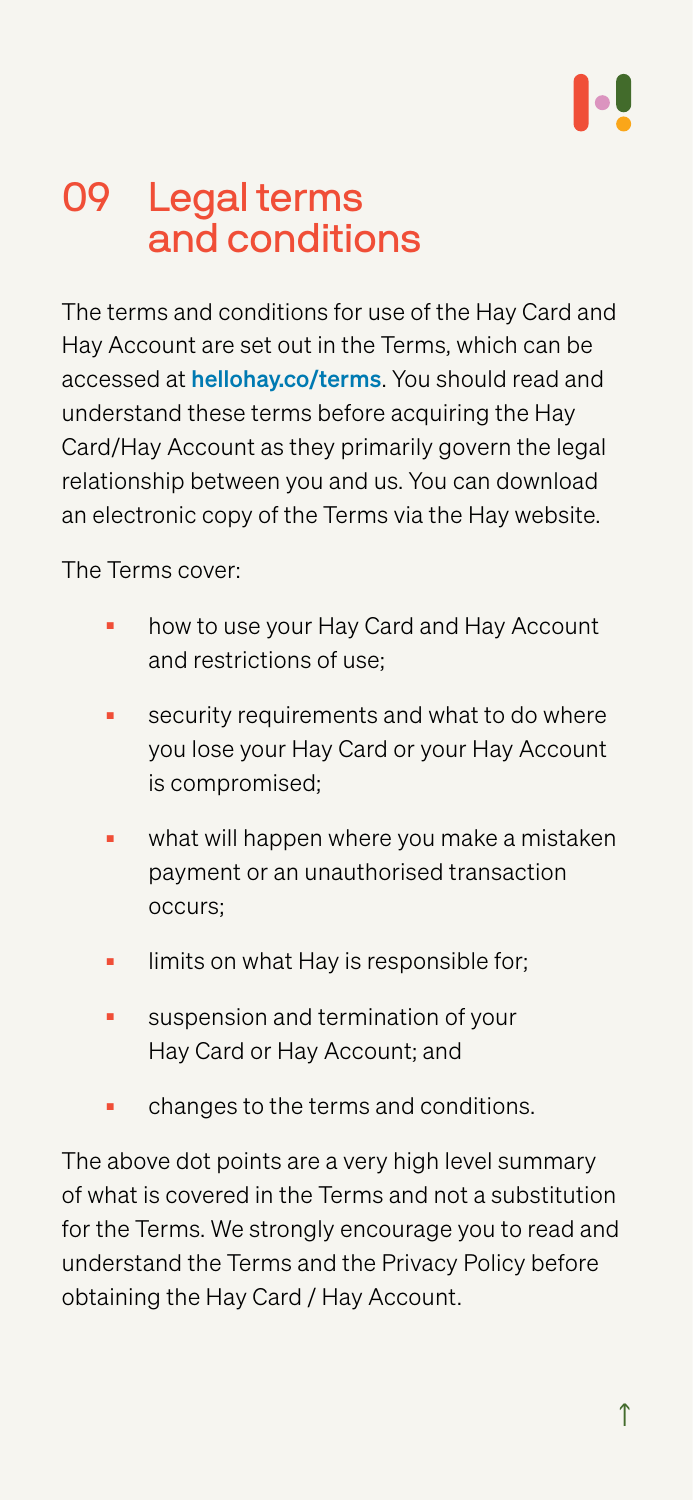# <span id="page-12-0"></span>10 Applicable laws

### **Privacy**

We are committed to complying with the Australian Privacy Principles established under the Privacy Act. Our Privacy Policy sets out detailed information about how, why and when personal information is collected, disclosed, used, stored and otherwise handled by us. Our Privacy Policy is available at [hellohay.co/privacy](https://www.hellohay.co/privacy). You may request a copy of our Privacy Policy in hard copy.

Our Privacy Policy sets out:

- the purposes for which we collect your personal information;
- the consequences if you don't provide your personal information to us;
- the third parties to which we disclose your personal information;
- how to access and seek correction of your personal information;
- how to complain about a breach of our obligations in respect of your personal information and how we will deal with
	- such a complaint; and
- whether your personal information is likely to be disclosed by us to overseas entities and in which countries these entities reside.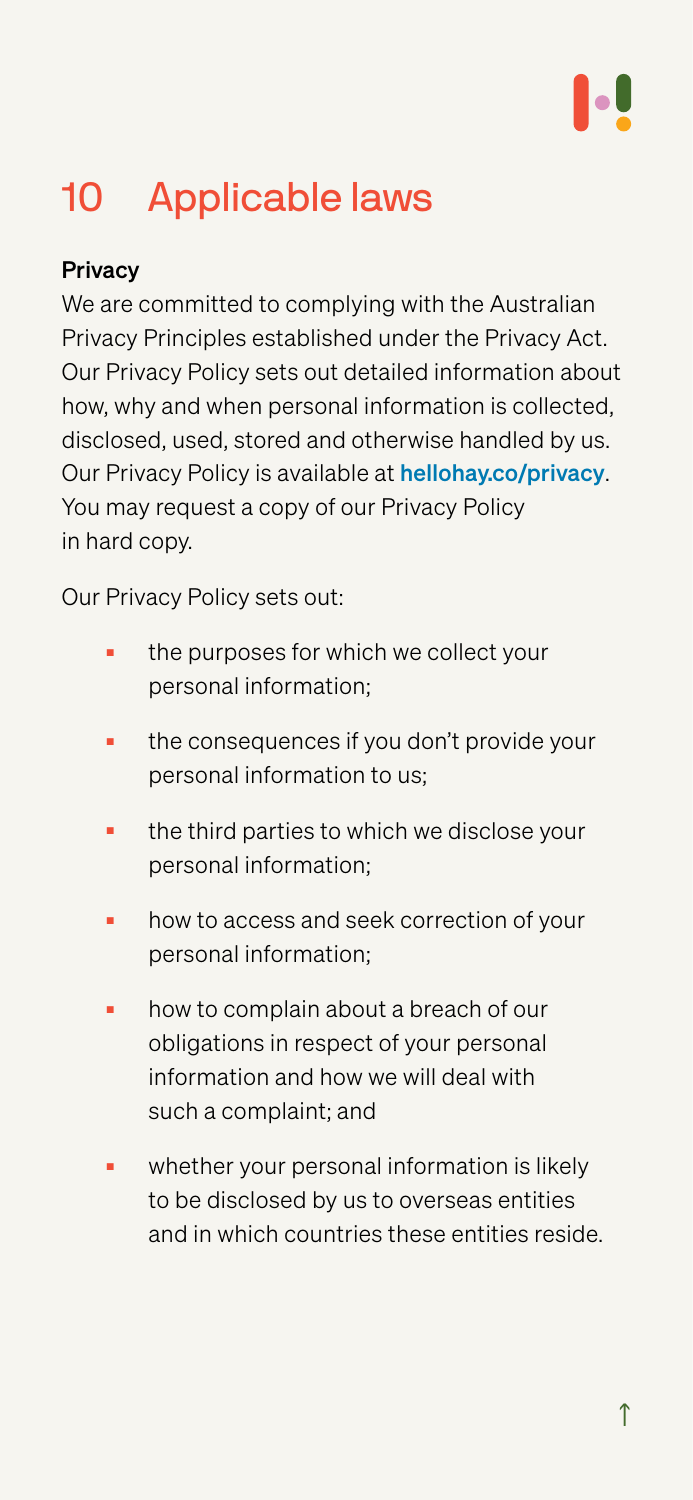### <span id="page-13-0"></span>Anti-Money Laundering and Counter Terrorism Finance Laws

The AML-CTF Laws require us to collect and verify certain identification information about you. We will collect personal information from third parties to verify your identity for this purpose as well.

We may be required to disclose certain information about you to AUSTRAC. We may not be permitted to tell you when this occurs. We may also be prohibited from fulfilling our obligations to you, such as continuing to provide you with the Hay Card or the Hay Account. We may also be required by the AML-CTF Laws to delay or suspend the Hay Card or your access to the Hay Account.

# 11 Dispute resolution

If you have a complaint relating to the Hay Card, the Hay Account or the financial services we have provided to you, please follow the process specified under the "What should you do if you have a complaint?" of our Financial Services Guide [hellohay.co/fsg](https://hellohay.co/fsg).